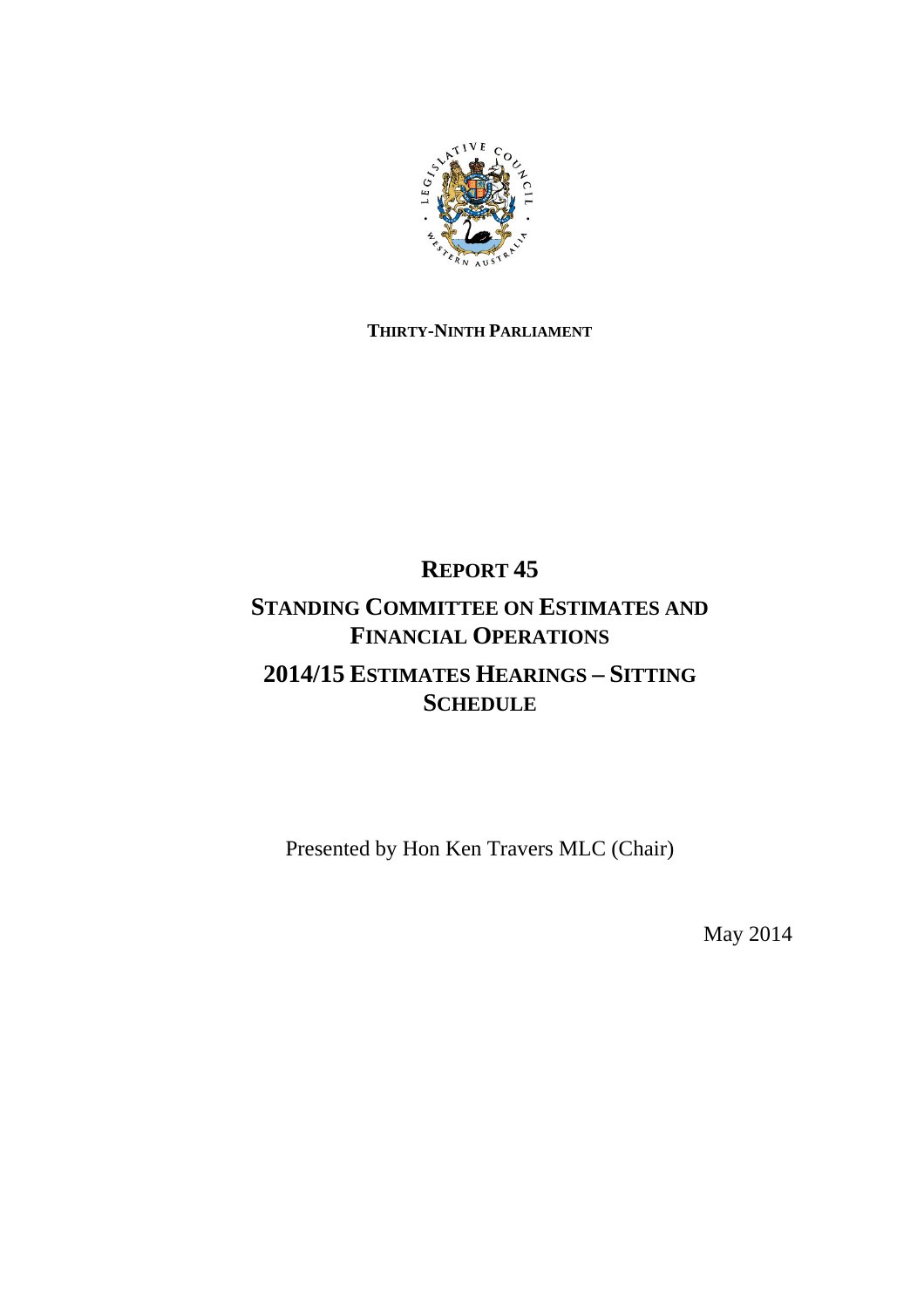### **STANDING COMMITTEE ON ESTIMATES AND FINANCIAL OPERATIONS**

#### **Date first appointed:**

30 June 2005

#### **Terms of Reference:**

The following is an extract from Schedule 1 of the Legislative Council Standing Orders:

#### "**3. Standing Committee on Estimates and Financial Operations**

- 3.1 An *Estimates and Financial Operations Committee* is established.
- 3.2 The Committee consists of 5 Members, 3 of whom shall be non-government Members.
- 3.3 The functions of the Committee are to
	- (a) consider and report on
		- (i) the estimates of expenditure laid before the Council each year;
		- (ii) any matter relating to the financial administration of the State; and
		- (iii) any bill or other matter relating to the foregoing functions referred by the Council;

and

(b) consult regularly with the Auditor General."

#### **Members as at the time of this inquiry:**

| Hon Ken Travers MLC (Chair) | Hon Peter Katsambanis MLC (Deputy Chair) |
|-----------------------------|------------------------------------------|
| Hon Martin Aldridge MLC     | Hon Alanna Clohesy MLC                   |
| Hon Rick Mazza MLC          |                                          |

#### **Staff as at the time of this inquiry:**

| Andrew Hawkes (Advisory Officer) | Kate McConigley (Advisory Officer) |
|----------------------------------|------------------------------------|
| Hannah Moore (Committee Clerk)   |                                    |

#### **Address:**

Parliament House, Perth WA 6000, Telephone (08) 9222 7222 lcco@parliament.wa.gov.au Website: http://www.parliament.wa.gov.au

**ISBN 1 978-1-922047-79-3**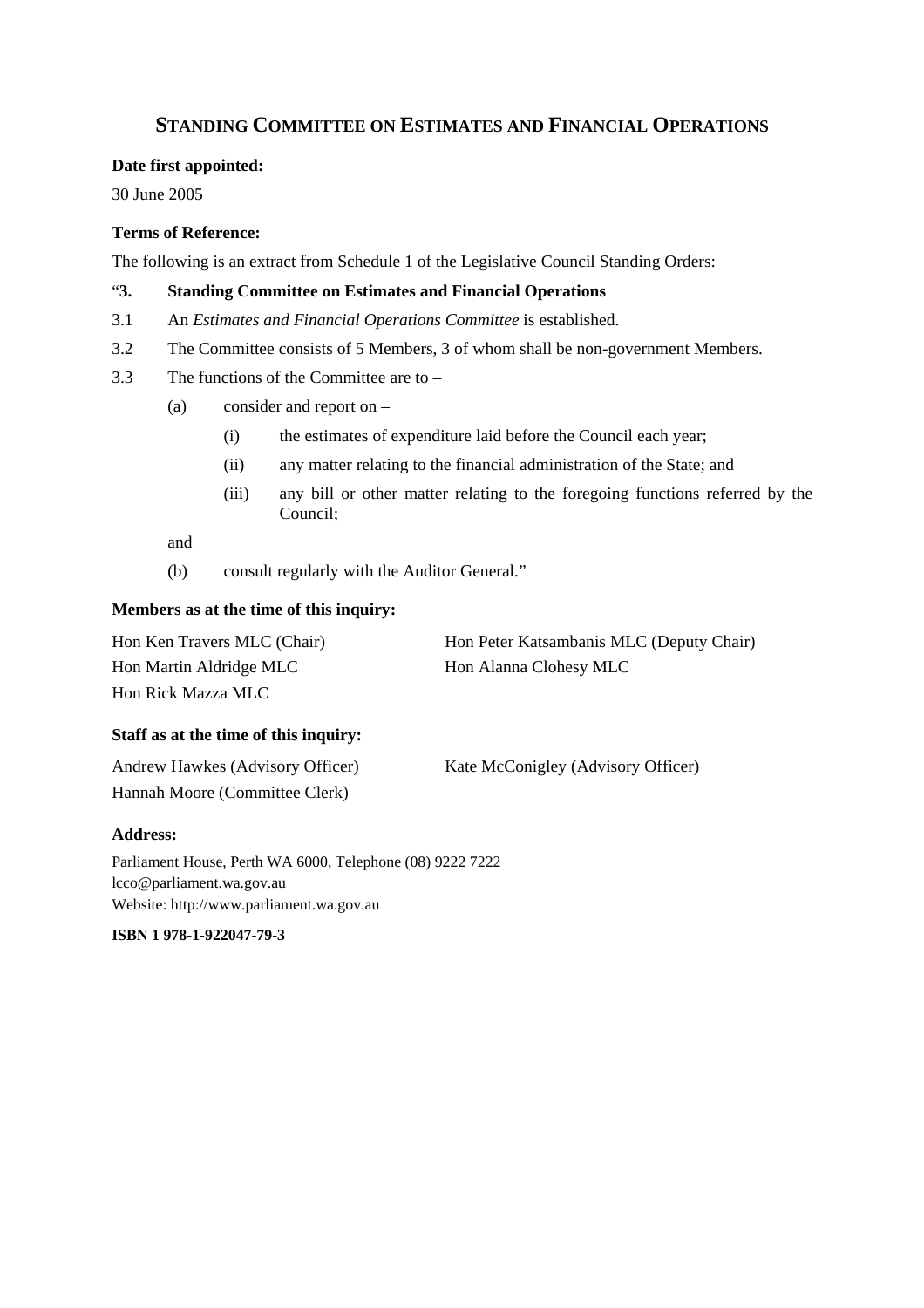#### **REPORT OF THE STANDING COMMITTEE ON ESTIMATES AND FINANCIAL OPERATIONS**

#### **REPORT 45: 2014/15 ESTIMATES HEARINGS – SITTING SCHEDULE**

- 1.1 Estimates hearings are scheduled from Tuesday, 10 June 2014 to Monday, 16 June 2014 inclusive. Please see Appendix 1 for the timetable.
- 1.2 The School Curriculum and Standards Authority, the Department of Education Services and the Country High Schools Authority will appear with the Department of Education.
- 1.3 The Equal Opportunity Commissioner will appear with the Department of the Attorney General.
- 1.4 The Committee also intends to hold Estimates hearings in July 2014. At this stage, the Committee plans to hold hearings with the Departments of Transport, Regional Development and the Legislative Council on Wednesday, 16 July 2014, and the Departments of Parks and Wildlife, Premier and Cabinet and the Housing Authority on Wednesday, 23 July 2014. This timetable is provisional, and may be subject to change. The Committee will table the finalised July timetable in the House at the first available opportunity.
- 1.5 The Committee acquaints the Legislative Council accordingly.

He Tiver

**Hon Ken Travers MLC Chair** 

**15 May 2014**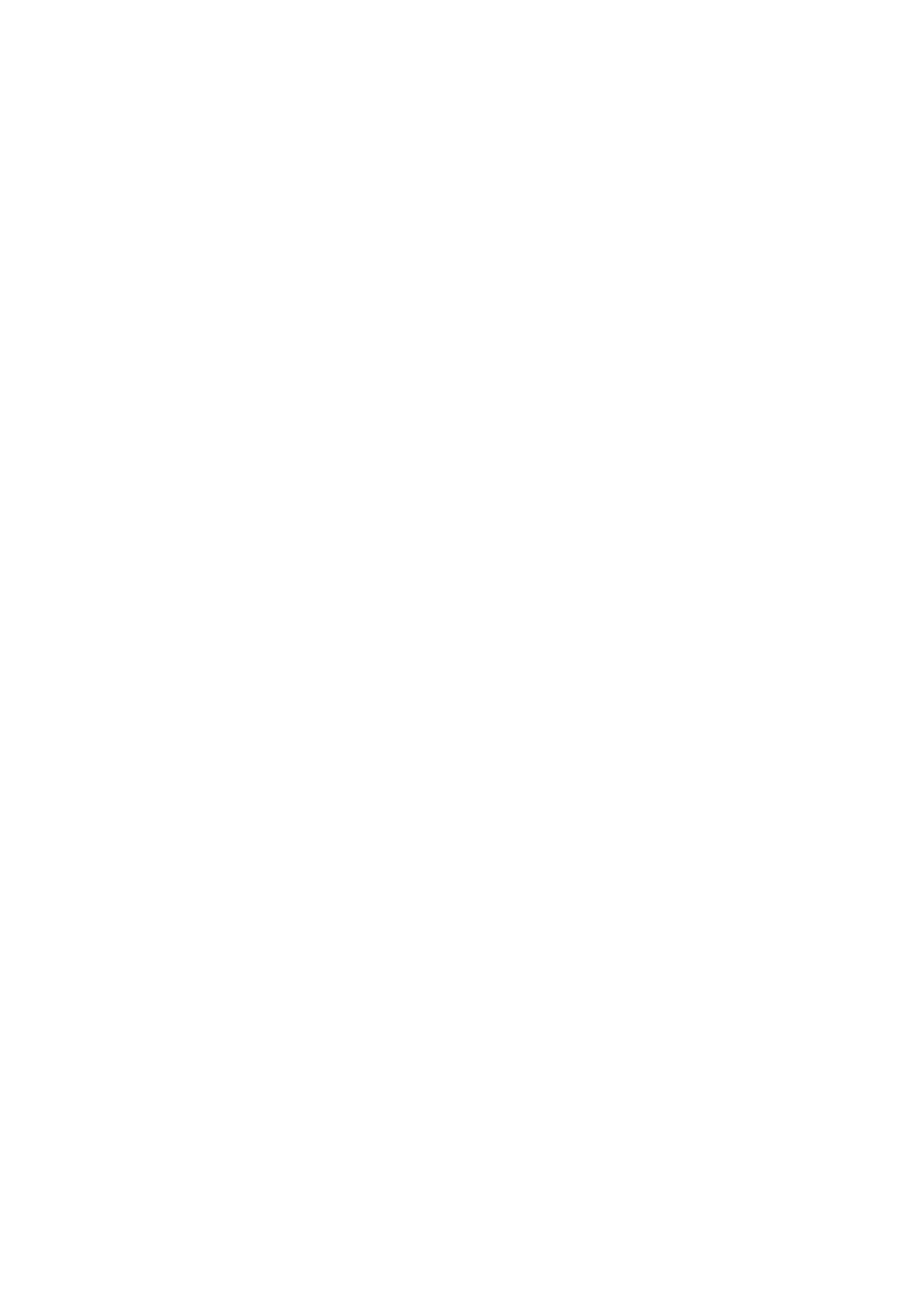### **APPENDIX 1**

# **2014/15 ESTIMATES HEARINGS - TIMETABLE**

| <b>DATE</b>                     | TIME                                | <b>DEPARTMENT</b>                                                                    | <b>MINISTER / PARLIAMENTARY</b><br><b>SECRETARY</b>                                 |
|---------------------------------|-------------------------------------|--------------------------------------------------------------------------------------|-------------------------------------------------------------------------------------|
| Tuesday,<br><b>10 June 2014</b> | $2pm - 4.30pm$<br>$2.5$ hrs         | Department of Treasury                                                               | <b>Hon Helen Morton</b><br>Minister for Mental Health<br>representing the Treasurer |
|                                 | <b>Afternoon Tea</b>                |                                                                                      |                                                                                     |
|                                 | $4.45$ pm $-6.15$ pm<br>$1.5$ hrs   | Department of Commerce                                                               | Hon Michael Mischin<br><b>Minister for Commerce</b>                                 |
|                                 |                                     | <b>Dinner</b>                                                                        |                                                                                     |
|                                 | $7.15$ pm $- 9.30$ pm<br>$2.25$ hrs | Attorney General including:<br><b>Equal Opportunity</b><br>$\bullet$<br>Commissioner | Hon Michael Mischin<br><b>Attorney General</b>                                      |

| <b>DATE</b>                | TIME                          | <b>DEPARTMENT</b>                        | <b>MINISTER / PARLIAMENTARY</b><br><b>SECRETARY</b>                                         |
|----------------------------|-------------------------------|------------------------------------------|---------------------------------------------------------------------------------------------|
| Wednesday,<br>11 June 2014 | $9.30am - 1pm$<br>$3.5$ hrs   | Department of Health                     | Hon Alyssa Hayden<br><b>Parliamentary Secretary</b><br>representing the minister for Health |
|                            | Lunch                         |                                          |                                                                                             |
|                            | $2pm-4pm$<br>2 hrs            | <b>Mental Health Commission</b>          | Hon Helen Morton<br>Minister for Mental Health                                              |
|                            | <b>Afternoon Tea</b>          |                                          |                                                                                             |
|                            | $4.15$ pm $-$ 6pm<br>1.75 hrs | <b>Disability Services</b><br>Commission | Hon Helen Morton<br>Minister for Disability Services                                        |
|                            | $7pm - 9.30pm$<br>$2.5$ hrs   | Department of Child<br>Protection        | <b>Hon Helen Morton</b><br>Minister for Child Protection                                    |